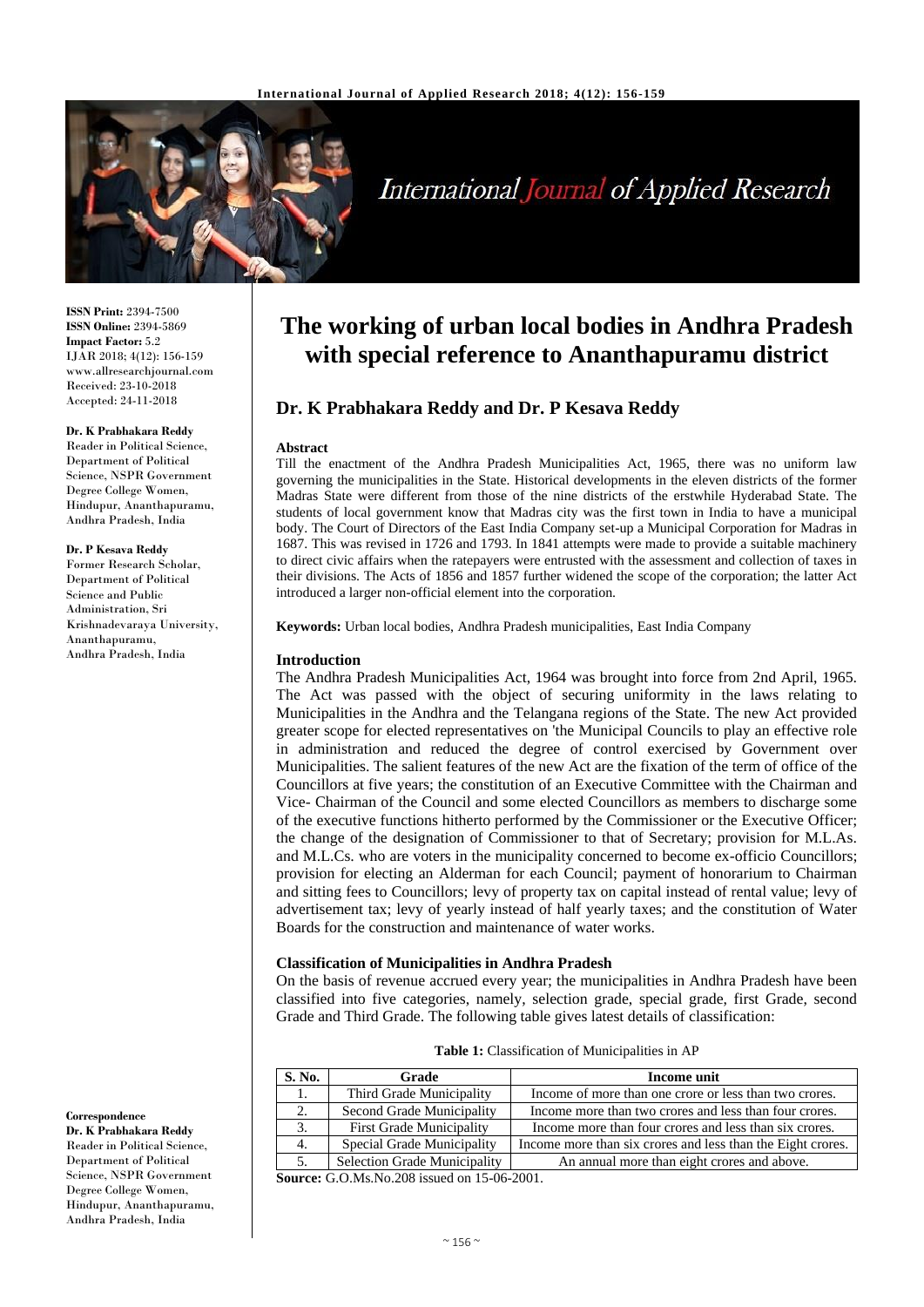The main aim behind the gradation of municipalities is for the appointment of specialize officers. To quote an example, it is only of the distinction that specialist officers like public health officer, municipal engineer, Town planning officer exist in all the municipalities but they are called for special names. Revenue officers are employed in special and first Grade Municipalities. In the smaller Municipalities, their counter parts are the sanitary inspector, Municipal

supervisor and others who discharge the same duties as that order in bigger municipalities. The amended act in Andhra Pradesh provides for all the three types of Municipal bodies: Nagarpanchayats, Municipalities, and Municipal corporations.

The following criteria have been fixed to constitute different categories of municipal bodies:

| <b>Table 2:</b> Criteria for classification of Municipalities |
|---------------------------------------------------------------|
|---------------------------------------------------------------|

| S. No | Criteria                                                    | <b>Nagar Panchavat</b>               | <b>Municipal council</b>                                          | <b>Municipal corporation</b>                          |
|-------|-------------------------------------------------------------|--------------------------------------|-------------------------------------------------------------------|-------------------------------------------------------|
| 1.    | Population                                                  | 25,000 to 40,000                     | Above 40,000                                                      | 4 lakhs and above                                     |
| 2.    | Density of population (in Sq. Kms.)                         | 1000 and above                       | 1000 and above                                                    | 10,000 and above                                      |
| 3.    | Percentage of Employment in non-<br>agricultural activities | 50% and above                        | 60% and above                                                     | 85% and above                                         |
| -4.   | Economic Importance                                         | Availability of market<br>facilities | Availability of market facilities and<br>potential for industrial | Availability of markets, civic<br>infrastructure etc. |
| 5.    | Revenue of local body                                       | Rs, 40 lakhs and above               | Rs. 60 lakhs and above                                            | Rs, 4 crores and above                                |

**Source:** G.O.MS.No.39. M.A; Municipal Administration and Urban Development (Ellet-II) Department of Municipal Administration dated 03-02-1995.

Continuance of existing number of members elected in respect of each council until government revises such number.

|  |  | Table 3: Strength of Municipal Councils |  |
|--|--|-----------------------------------------|--|
|--|--|-----------------------------------------|--|

|     | <b>S.</b> Population range at the                                          | Number of elected members                                                                               |  |  |  |  |  |
|-----|----------------------------------------------------------------------------|---------------------------------------------------------------------------------------------------------|--|--|--|--|--|
| No. | last census <i>i.e.</i> 2011                                               |                                                                                                         |  |  |  |  |  |
|     | Less than $40,000$                                                         |                                                                                                         |  |  |  |  |  |
|     | 40,000 to 1,00,000                                                         | 21 plus one additional member, for every 10,000 population above 40,000                                 |  |  |  |  |  |
|     | 1.00.000 to 2.00.000                                                       | 27 plus one additional member for every 15,000 population above 1,00,000                                |  |  |  |  |  |
|     | More than $2.00,000$                                                       | 33 plus one additional member for every 20,000 population above 2,00,000 maximum strengths, lower is 45 |  |  |  |  |  |
|     | Course Office records of Directorate of Municipal Administration Hyderabed |                                                                                                         |  |  |  |  |  |

**Source:** Office records of Directorate of Municipal Administration, Hyderabad,

Local bodies are segregated into wards for the sake of electing, councilors to represent them in the municipal bodies according to the Municipal Act. Formed by the Government, every urban local body with a population of 40, 0000 or less will have a membership of 21 in the municipal council, all of whom are elected by the people of their respective wards. The provision has been made for increasing the membership of the municipal council with every increase in population. If the population of an urban body is between 40,000 and 1 lakh, there would be 21 members for 40.000 populations and with increase by 10,000 people, one additional member will be given; similarly, cities with more than 2 lakhs population will have 33 members plus one additional member for every 20,000 population above 2 lakhs, subject to a maximum of 50 members.

As per the changes brought about in the Municipal Act of A.P, the strength of a municipal council is marginally changed based upon strength of the councils, excluding the ex-officio and co-opted members MLAs / MPs representing the constituencies of which municipality or a portion there of form part shall be ex-officio members of municipalities with voting rights. Rajya Sabha members registered as electors within the municipality shall be ex-officio members with voting rights. Persons having special knowledge or experience in Municipal Administration will be co-opted by municipal council. Their number shall be one, in the case of Nagar Panchayats, two, in the case of municipalities with the three lakhs or more population. One person belonging to the minorities in municipalities is to be co-opted by the municipality with voting rights. The method of electing the chairman of the Municipality is left to the state government's direction. At present, in Andhra Pradesh people directly elect the Municipal Chairman.

| Table 4: Details of Reservation system at State level |  |
|-------------------------------------------------------|--|
|-------------------------------------------------------|--|

| S. No.         |                      | Category                  |  |                            |  |    |  |
|----------------|----------------------|---------------------------|--|----------------------------|--|----|--|
|                |                      | General category          |  |                            |  |    |  |
| 2.             |                      |                           |  | Women general category     |  | 19 |  |
| 3.             |                      |                           |  | <b>BC</b> General category |  | 24 |  |
| 4.             |                      | <b>BC</b> Women category  |  |                            |  |    |  |
| 5.             |                      | SC General category       |  |                            |  |    |  |
| 6.             |                      | SC Women category         |  |                            |  |    |  |
| 7.             |                      | ST Male category          |  |                            |  |    |  |
| 8.             |                      | ST Women category         |  |                            |  |    |  |
| <b>Source:</b> | $\overline{O}$ ffice | of Directorate<br>records |  |                            |  |    |  |

Administration, Hyderabad,

From the above table, we can analyze that people representing different categories and different sections have been provided reservation and they have become Municipal chairpersons. The table reveals that representation for the SC's and ST's is meager where as representation for the BC's and women has increased considerably.

Provision also has been made as per  $74<sup>th</sup>$  Amendment to dissolve the municipalities which are erring. However the dissolved Municipalities must be reconstituted within six months. Personal hearing is to be given to chairperson of the Municipality before dissolution. The constituted body after dissolution will continue for the remaining period only. The legislation stresses and aspires for the democratic functioning of urban local bodies. Nevertheless, it also stresses the importance of bureaucratic element in the local bodies leading to government's interference and control over the local bodies. Some of the powers of the chairpersons have been withdrawn and they are bestowed upon commissioners who happened to be government officials. The following changes brought about through the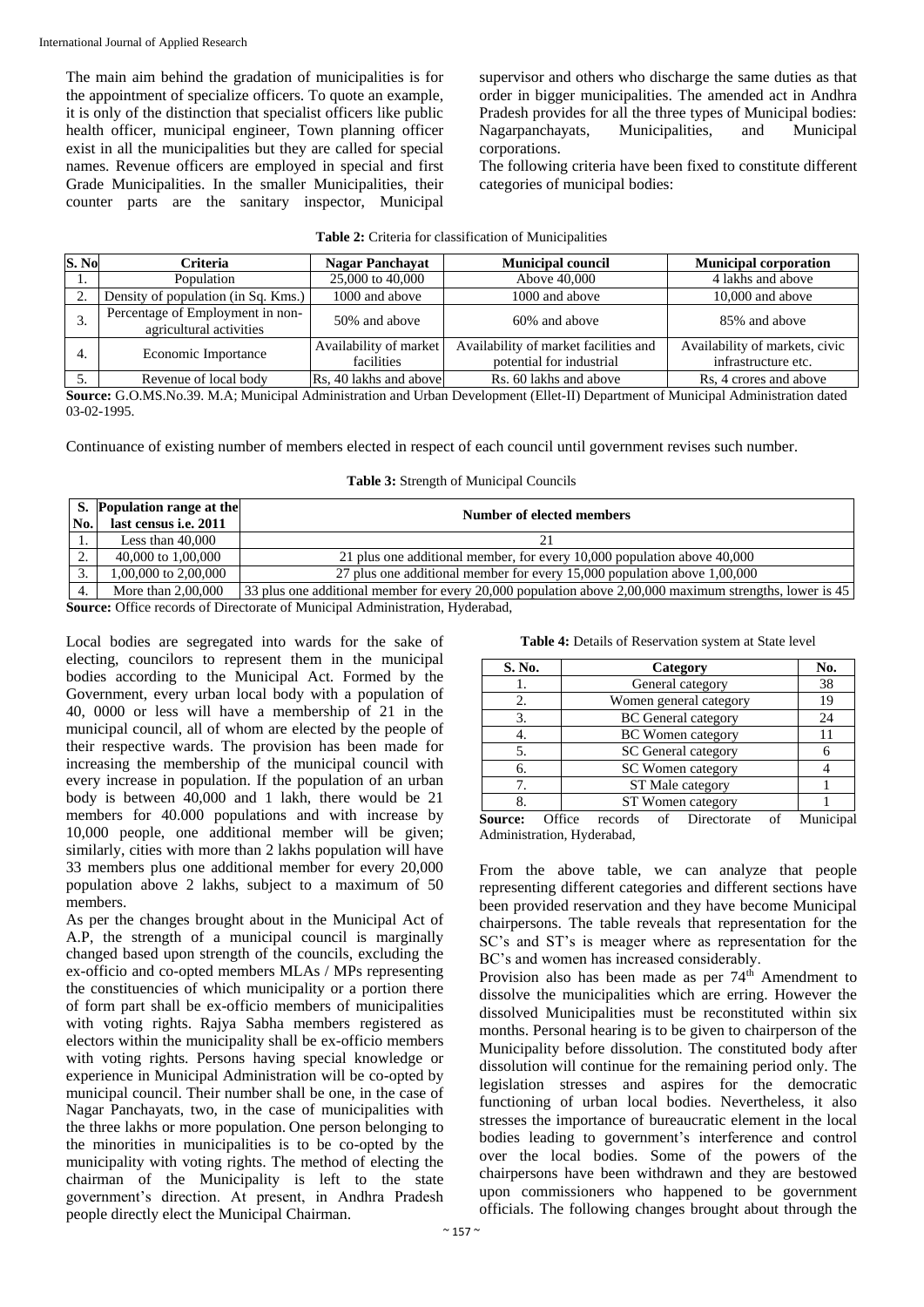Act of 1994 undermined the importance and role of chairpersons in Municipality.

#### **Urban Local Bodies in Ananthapuramu District**

The passing of the India Act XXVI of 1850 marked the first attempt at the creation of Municipalities in the districts. The Act authorized the Government to constitute any town into a municipality if its inhabitants were desirous of making better provision for public health and other amenities. The Executive authority was vested in Commissions consisting of the Magistrate and a certain number of persons appointed by the Governor-in-Council. Government contributed a sum equal to that raised by the inhabitants for this purpose. Ananthapuramu was one of the few places in the Presidency to which the act was applied.

In pursuance of the report of the Royal Army Sanitary Commission of 1863 which made several recommendations for the improvement of conditions of health in towns, Government undertook more extensive measures for the betterment of municipalities. The Madras Towns Improvement Act X of 1865 was consequently passed and applied to all towns with a population of 5,000 and more. According to this Act, Commissioners were appointed to manage municipal affairs and were authorized to levy certain taxes for meeting the charges on 'police' establishments, the construction of roads and the improvement of sanitation. The Commissioners were empowered to raise further funds for purposes such as lighting and water supply. Provision was made for the appointment of not less than 5 inhabitants as Commissioners with the District Magistrate as the President. The District Magistrate, the Local Magistrate and the P.W.O. Officer were Ex-Officio Commissioners. The Act was extended to Gooty in 1869.

The Towns Improvement Act III of 1871 replaced the Act of 1865. Under this Act, Municipalities were no longer required to contribute to 'police' charges. On the other hand they were authorized to devote municipal funds for the promotion of education and the establishment of hospitals and dispensaries and other institutions of a local character not covered by the earlier Act. Some relaxation was made in the qualifications prescribed for the members of the Municipal Commission and their term of office was extended from one to three years. Under the Act, the Commission consisted of not less than three non-official members with the Collector and the Revenue Divisional Officer as ex-officio members. The Government was empowered to appoint any official in the district as Commissioner on the condition that the number of such official members did not exceed one-half of the total strength.

The Madras District Municipalities Act IV of 1884 was passed on the recommendations of the Local Self-Government Committee constituted in accordance with Lord Rippon's resolution of 1882. This Act Superseded the Towns Improvement Act of 1871. It introduced the term 'Municipality' for the first time and also the word 'Council' and 'Councillors' for 'Commission' and 'Commissioners' respectively. The Municipal Council was to consist of not less than 12 members whose term of office was to be three years. The Revenue Divisional Officer was to be an exofficio Councillor. All other Councillors might be wholly appointed or partly elected at the discretion of the Governorin-Council and the elected members should normally be three-fourths of the total strength of the Council. Not more than one-fourth of the total number of Councillors, unless

elected were to be Government officials. Each Council was to have a Chairman appointed by Government or elected by the Councillors and an elected Vice-Chairman. The Chairman was responsible for carrying out the purposes of the Act. The main sources of revenue of the municipalities consisted of a. tax on lands and buildings levied at 7£ percent of their rental value, water tax at 2 percent, a tax on vehicles and animals, tolls as prescribed in the schedule of the Act and licence fee on offensive or dangerous trades. Other sources consisted of rents for the use of- choultries, markets, slaughter-houses and cart-stands; fines and forfeitures\*, payments for municipal services; and grant-inaid from State funds. The revenue so raised was to be spent on the maintenance and' repair of streets and bridges; construction and maintenance of hospitals and dispensaries, choultries, markets, tanks, wells, drains, sewers, *etc.;* training and employment of medical practitioners, vaccinators and sanitary Inspectors; registration of births and deaths; lighting and cleaning of streets; expansion of education; construction, repair and maintenance of school buildings; and inspection of educational institutions and training of teachers. The only municipality then constituted under the Act was Ananthapuramu. Hindupur and Tadpatri were constituted into municipalities in 1920 under a new Act.

The pattern of municipal administration remained unchanged till 1920. The Madras District Municipalities Act V passed that year provided for a larger proportion of elected members and an increase in the powers and resources of municipalities. An Inspector of Local Boards and Municipal Councils were appointed to supervise their working. The strength of a Municipal Council was fixed on the basis of population at a maximum of 36 and a minimum of 16 and the term of Councillors were three years. The Chairman was to be elected unless Government directed otherwise, but the Vice-Chairman was to be invariably elected from among the members. Not less than threefourths of its members were to be elected and adequate representation was to be afforded to minority communities by means of nomination. The Revenue Divisional Officer ceased to be an ex-officio member. A paid executive authority known as 'Commissioner' could be appointed for a municipality at the discretion of Government. The Act provided' for the levy of the Education tax for the expansion of elementary education.

The term of the Councils was extended under the transitory provisions of the District Municipalities Act (Amendment) of 1930. This Act modified the earlier Act of 1920 by dispensing with nominations and providing for the election of all the Municipal Councillors. It also removed the disqualification of women to stand for elections and extended the franchise to every tax payer. It provided for the reservation of seats for women and' for minority communities such as Muslims, Indian Christians, Scheduled Castes, Europeans and! Anglo-Indians. It made the offices of the Chairman and of the Vice-Chairman elective and provided for the provincialization of municipal services. There was also provision for the passing of a vote of noconfidence against the Chairman and the Vice- Chairman and' for the adjudication of disputes between various local bodies by Government. The Municipal Chairman and Vice-Chairman who might be removed from office were debarred from standing for election for a period of six months.

Subsequent legislation, particularly relating to the sphere of municipal finances, followed a pattern similar to that of Local Boards. The Motor Vehicles Taxation Act, 1931